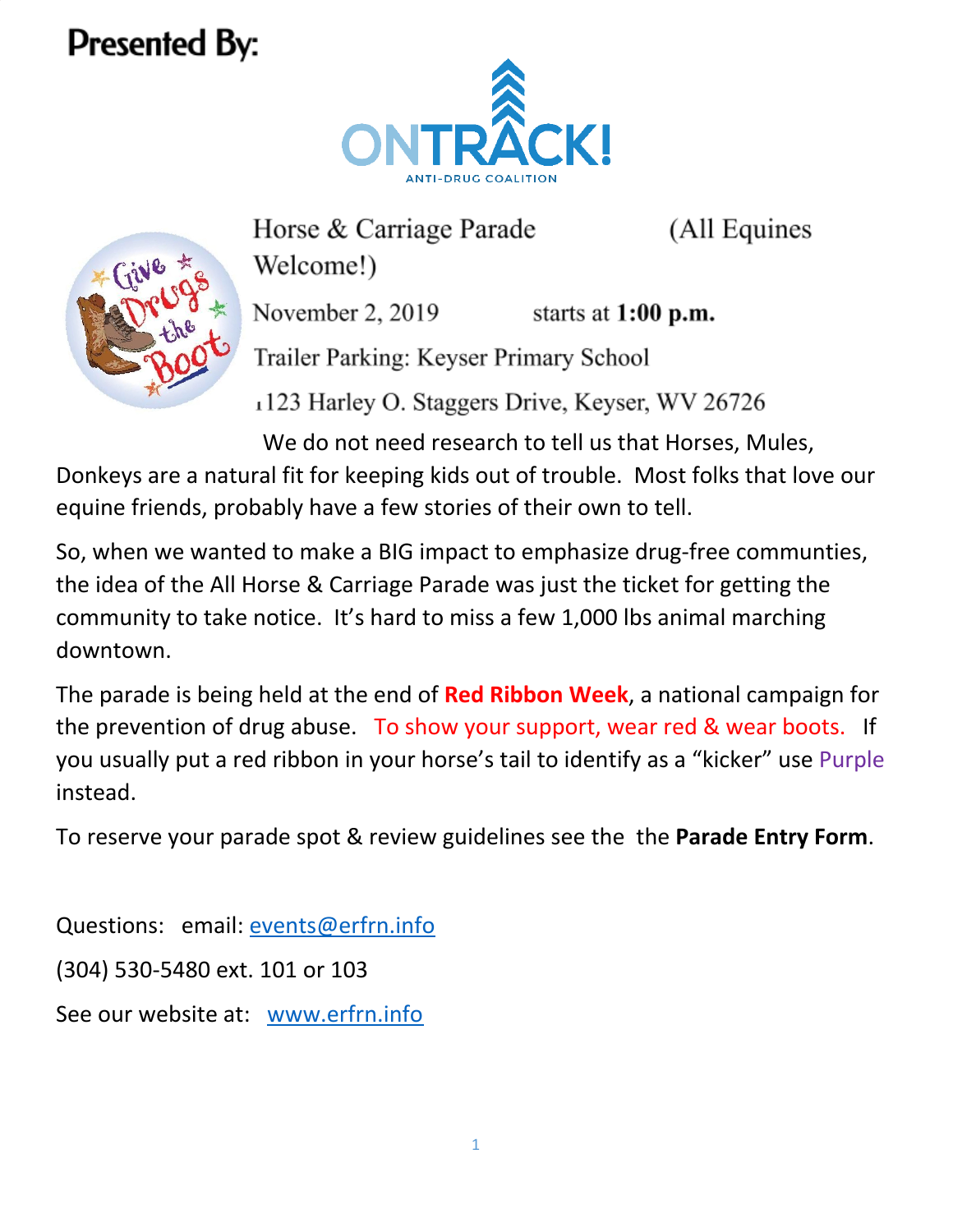|                                                                                         | <b>PARADE ENTRY FORM</b>                                                                                                      |
|-----------------------------------------------------------------------------------------|-------------------------------------------------------------------------------------------------------------------------------|
|                                                                                         | Horse & Carriage Parade                                                                                                       |
|                                                                                         | November 2, 2019 at 1:00 p.m.                                                                                                 |
|                                                                                         | Keyser, West Virginia, 26726                                                                                                  |
| Contact Info                                                                            |                                                                                                                               |
| Name of Entry:                                                                          |                                                                                                                               |
|                                                                                         | <u> 1999 - Johann John Stone, mars and deutscher Stone (1999)</u>                                                             |
|                                                                                         |                                                                                                                               |
|                                                                                         | Parade Day Phone: National Parade Day Phone:                                                                                  |
|                                                                                         |                                                                                                                               |
| (all updates & announcements regarding the Parade will be done via email, if available) |                                                                                                                               |
| <b>Entry Information:</b><br>Please indicate entry type:                                |                                                                                                                               |
| Horse/Carriage/Wagon                                                                    |                                                                                                                               |
| <b>Equestrian Group</b>                                                                 | List the Parades which your horse and/or group have recently appeared, if any:                                                |
| Mini/Cart                                                                               | <u> 1990 - Jan James James James James James James James James James James James James James James James James J</u>          |
| Individual Horse/Rider                                                                  |                                                                                                                               |
| <b>Equestrian Layout:</b>                                                               |                                                                                                                               |
| <b>Riding Groups</b>                                                                    |                                                                                                                               |
| Number of riders in unit: __________________                                            |                                                                                                                               |
| Horse-Drawn Vehicles:                                                                   |                                                                                                                               |
| $\bullet$                                                                               | Length of Carriage/Wage with horse (s) hitched: ________________________________                                              |
| $\Box$<br>Parking lots must be left clean & tidy.                                       | Horse Trailer Parking is located at the parking lots at the Keyser Primary School. Cleaning of trailers is prohibited.        |
|                                                                                         | In addition to the route, the public will be able to view the parade twice, at the Resource Round-Up, located at Brooks Park. |

**Return Form** by: Email: **[events@erfrn.info](mailto:events@erfrn.info)** Fax: (304) 530-5481

Mail: Eastern Regional Family Resource Network, 108 South Fork Rd, Moorefield, WV 26836